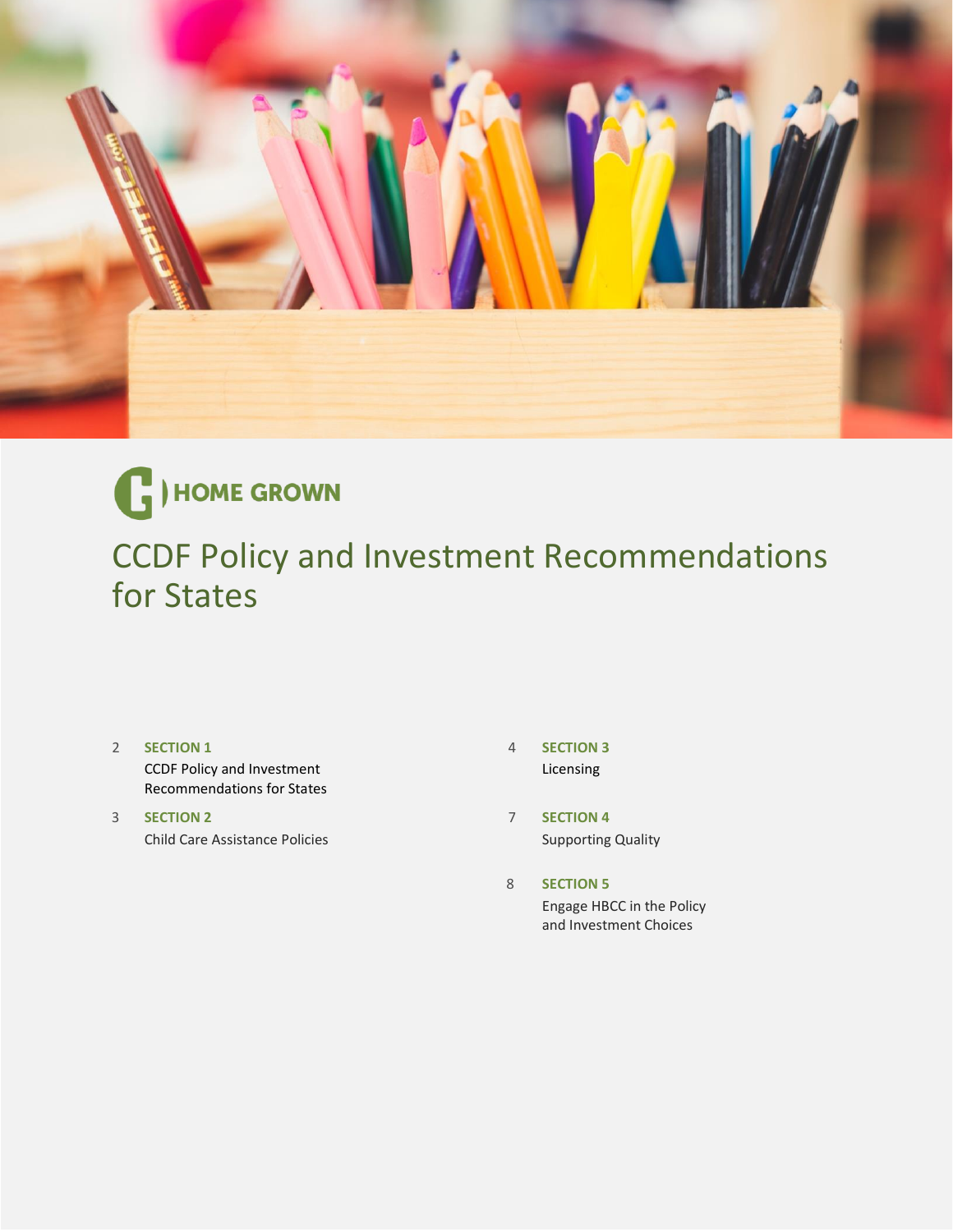### <span id="page-1-0"></span>**SECTION 1**

# **CCDF Policy and Investment Recommendations for States**

Despite being severely under-resourced and under-recognized, **home-based child care has been the most resilient child care option during the pandemic**; approximately two thirds of home-based providers continued to offer care primarily to essential workers. **[HBCC providers](https://homegrownchildcare.org/_resources/home-based-child-care-fact-sheet/) include licensed family child care, family child care that might be exempt from licensure, as well as license-exempt family, friend and neighbor providers.** Current relief funding and regulatory flexibility offer states important opportunities to reinforce this essential element of the early childhood education landscape.

This resource, a revised set of recommendations first published in April 2020<sup>1</sup>, offers ideas and suggestions for states to consider as they prioritize stabilizing the supply of HBCC.

COVID-19 has created an unprecedented set of challenges for providers, which vary based on a myriad of factors, such as: open/closure status; licensure status; quality level; enrollment; regional and local regulation; provider and provider family member health status; HBCC age, race, and ethnicity; HBCC business legal structure; business assets and liabilities; and funding diversification. For HBCC providers the pandemic has impacted them both personally and professionally. Most HBCC providers are the only person caring for the children and running their business. This one person needs to balance education, business management, and daily facility cleaning - as a result they are often stretched thin under even the best of circumstances.

Existing CCDF Regulations, along with the additional federal investment and the flexibilities to reach families and child care providers, make it possible to consider the creative ways to invest in HBCC in each state. Investment is needed to:

- Replace lost revenue due to closure or enrollment reduction.
- Support new expenses that result from the crisis (materials, supplies, facilities renovation or enhancement, services, staff supports).
- Support providers in enabling paid leave for assistants and/or paying substitutes.
- Ensure the stability of providers to maintain operations by maintaining homes (ownership or leases).

<sup>&</sup>lt;sup>1</sup> Home Grown. (2020). Child Care Development Fund Recommendations: A Supplement to the State Leadership [and Administrator Resource Guide.](https://homegrownchildcare.org/wp-content/uploads/2020/06/Home-Grown_CCDF-Supplement-PDF_6.24.20.pdf)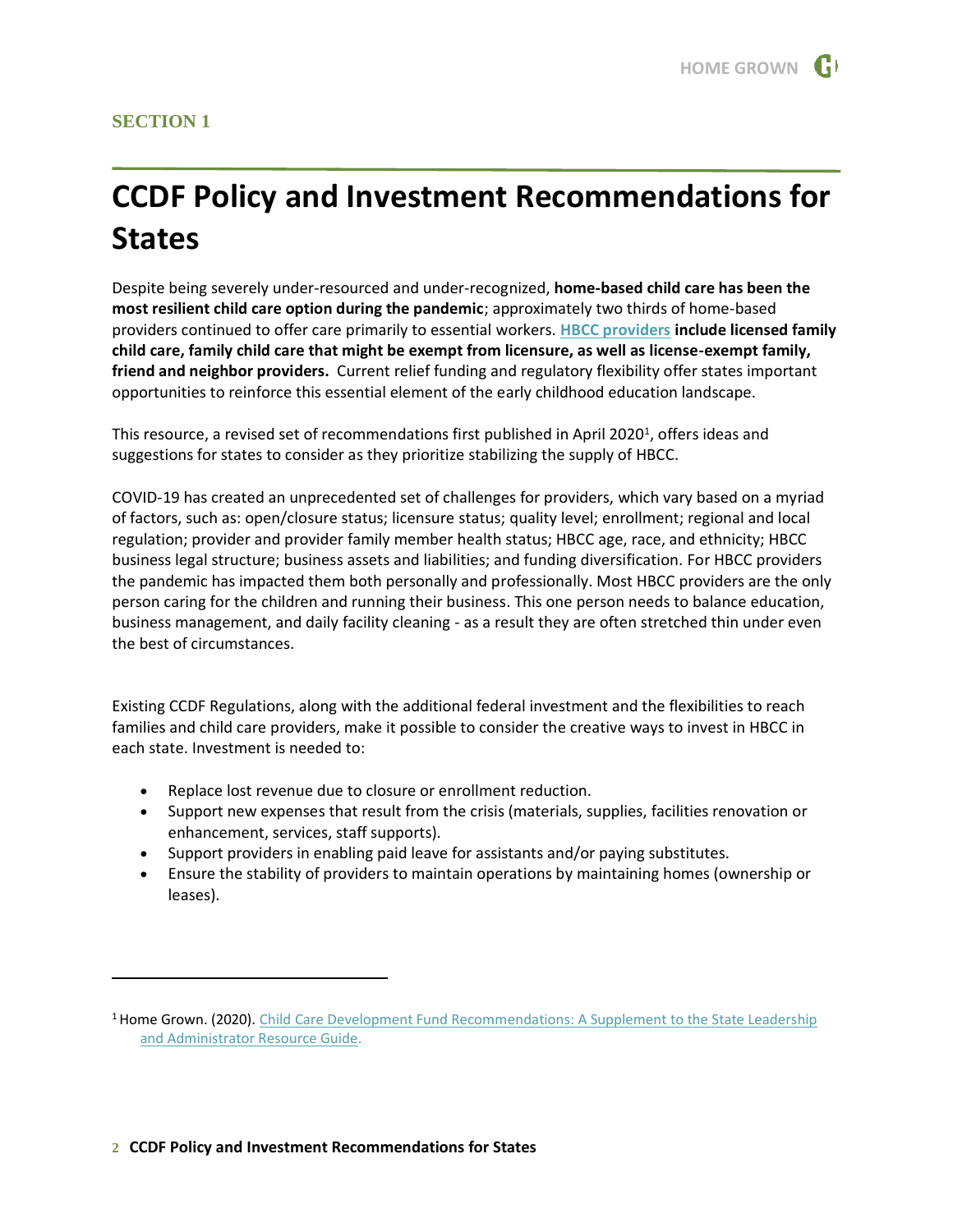

- Support regular expenses that can no longer be afforded, such as utilities.
- Improve compensation for providers serving families of essential personnel, particularly those in the healthcare sector where the risks to providers are higher (i.e., hazard pay).
- Purchase materials or access supports to shift to serve new populations (children of essential personnel, school age children).

CCDF funds come with state choices on family eligibility, child care program participation and payment to child care programs, and the standards and procedures for **licensing, subsidy, and quality initiatives.** Home Grown offers these recommendations for leveraging CCDF in the short-term for HBCC providers and the families counting on them as we face this crisis together.

### <span id="page-2-0"></span>**SECTION 2**

## **Child Care Assistance Policies**

The relief package includes flexibility that also extends to providers not currently in the CCDF program and this is a crucial opportunity to invest in providers who do not enroll subsidized families currently. The majority of child care settings do not currently enroll families who pay with subsidy for a variety of reasons including its limited reach in ordinary (pre-COVID) time.

We recommend states:

- Increase subsidy payment rates to HBCC providers (based on quality cost models) *and* supplement with flexible grants to support crisis-related increased costs such as wages, the purchase of food, and extra supplies.
- Provide grants to CCDF and non-CCDF HBCC programs to support wages, the purchase of food and extra supplies, and to compensate for the risk and effort of operating during the pandemic, whether they stayed open or temporarily closed.
- Pay HBCC providers based on enrollment, not attendance, for the duration of the public health crisis, whether they stayed open or temporarily closed.
- Cover parents' child care subsidy co-payments for those who request it due to impacts from COVID-19.
- Expand family eligibility for subsidy to ensure that essential workers can access the HBCC of their choice and to promote economic rebuilding.

We advise states to consider investments in practices and procedures to make the subsidy program stronger:

• Extend recertification timelines so that subsidy child care service will not be interrupted for parents.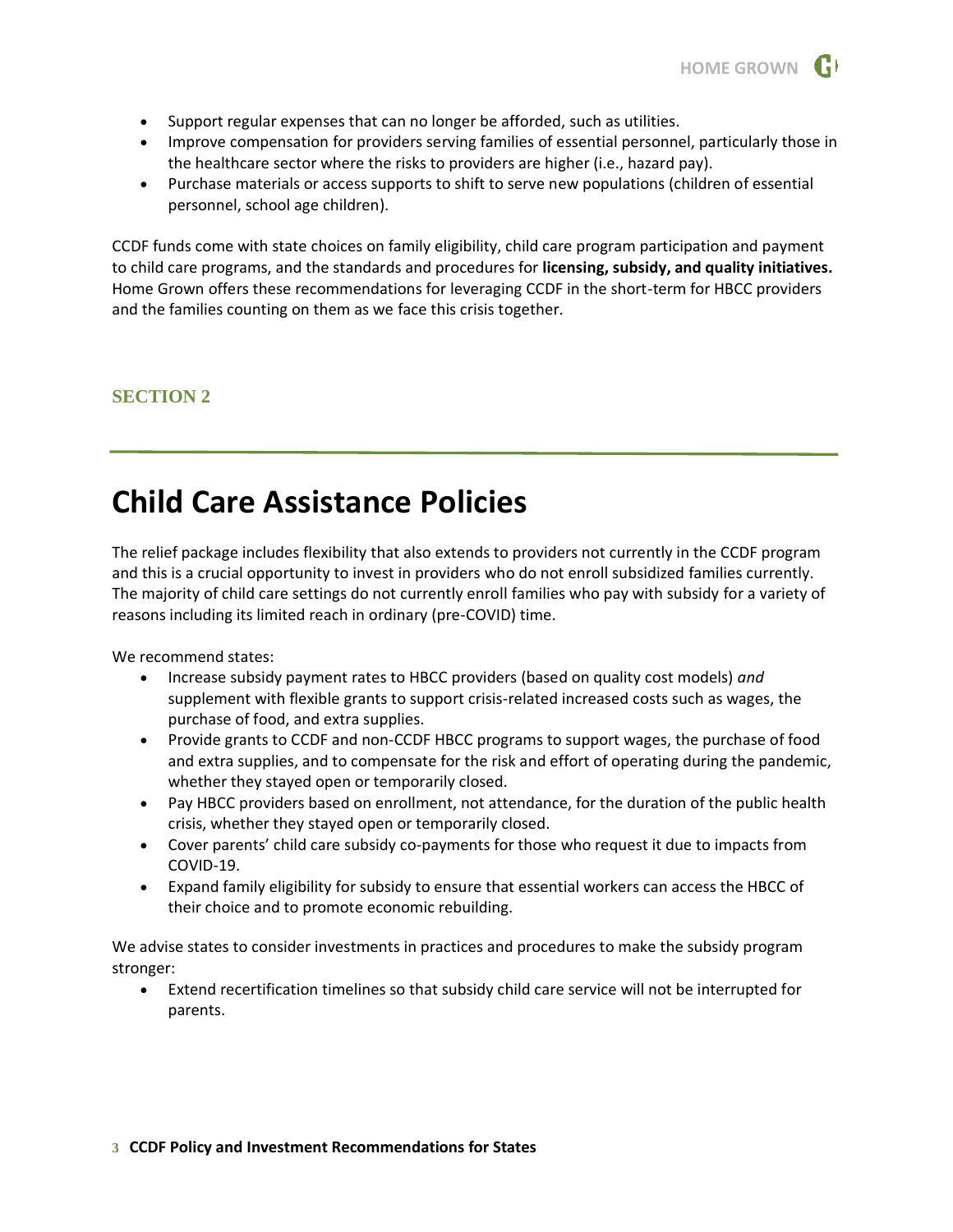

- Expedite processes for families and HBCC. States should eliminate or reduce paperwork, phone calls or other administrative burden on families, providers, and state staff and contracted partners. This includes daily counts of absent days.
- Ensure payment practices to providers are fair and accountable: timely and accurate payment, presumptive eligibility so that families can enroll immediately, and providers can be paid while paperwork is processed, and timely communication.
- Provide support needed for license-exempt HBCC during the COVID-19 crisis and open access to supports, funding, guidance, and technical assistance to license-exempt HBCC, whether or not they participate in CCDF.
- Ensure that any regulations, processes, and materials are accessible, easy to use and translated into many languages.
- Pilot a contract model as a complement to the voucher approach, to enroll families rapidly in an expanded supply of child care and invest in the HBCC providers in the area for the full cost of care including wages for the provider.

The contract approach can work with HBCC! How? States can implement a contract model for HBCC through a family child care network or other hub organization in the community to administer it. Investing in the contract approach can **[stabilize child care](https://www.naeyc.org/sites/default/files/wysiwyg/user-74/policy_10billion_for_ccdbg.pdf)** supply in an area while also investing in the child care workforce. Contracts can be for any age from infants through 12, or targeted to a high-need group like infants, or school-age.

### <span id="page-3-0"></span>**SECTION 3**

## **Licensing**

We encourage states to consider how their policies and procedures can provide support to HBCC to maintain health and safety. States make their own decisions about which HBCC programs are licensed and which are exempt from licensure, and states decide the specific content of regulations or standards. These decisions are still important during the crisis and during the recovery and rebuilding efforts.

We recommend states:

- Assess current and/or emergency requirements for HBCC ratio and group size and consider compensation to ensure providers can operate at enrollment levels. Additionally, we urge states to consider:
	- o CDC guidance for child care programs
	- o State/local health department-recommended or required group size limits
	- $\circ$  The provider's own children (not all states include children related to the provider in the group size count, but should now)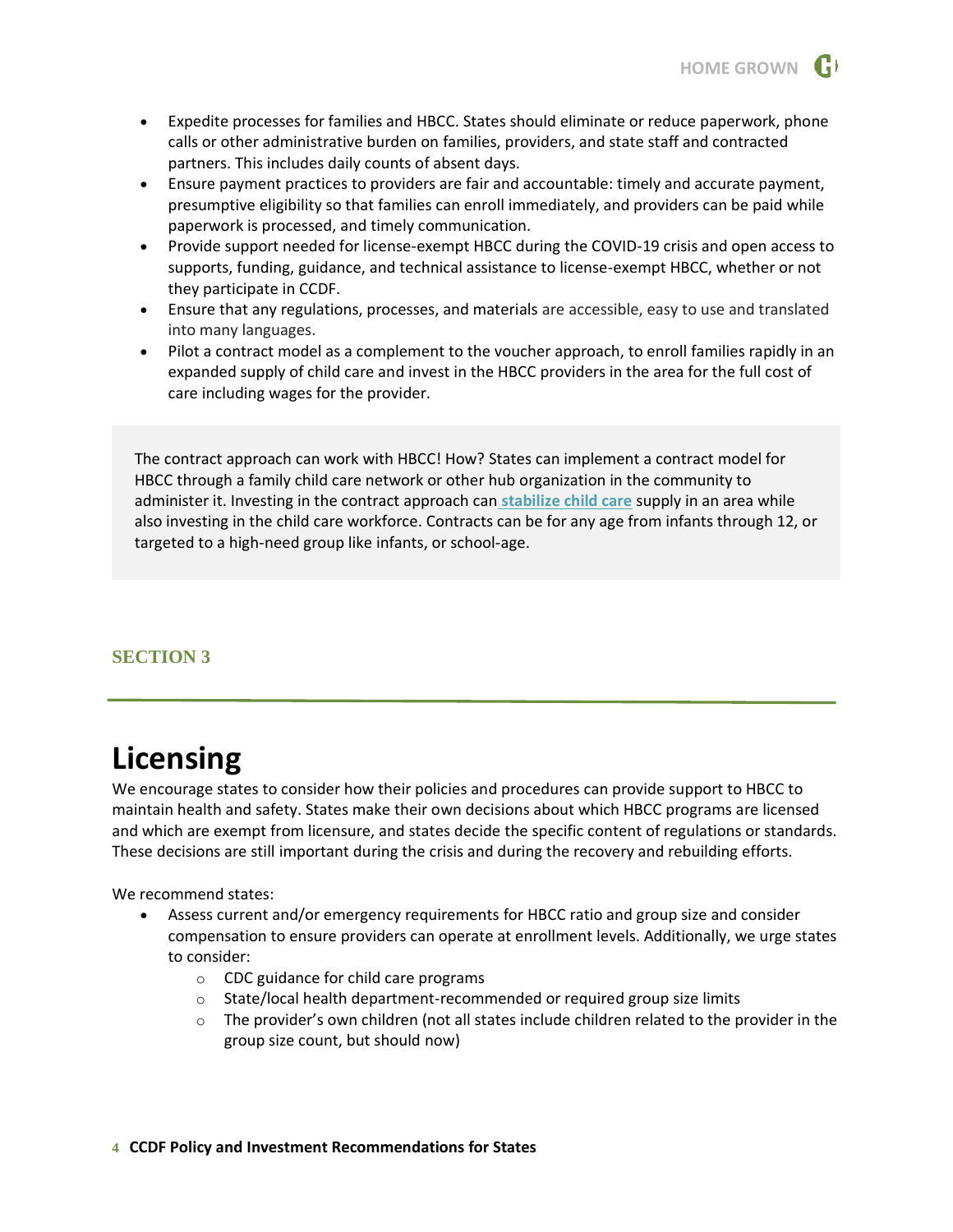

 $\circ$  Demand for school-age children while school buildings are closed, and the demand for virtual learning access.

Refer to Caring for Our Children and Family Child Care Accreditation standards to ensure that regulations are feasible in a home setting and address:

- Ratio and group size
- Supervision
- Positive discipline
- Opportunities for quiet play and active play suitable to the developmental levels and abilities of each child
- General safety of and additional cleaning of the home environment
- Safe and healthy practices handwashing, food preparation and food service, current in first aid and CPR, for instance
- Sleep practices
- Emergency preparation
- Health screening

We recommend that states provide relief for fees for background checks, which includes a check of every adult living at the home. We advise states to ensure efficient procedures for collecting and processing background checks to return approvals or questions quickly.

We advise states to consider investments in practices and procedures as well:

- Conducting virtual approaches to inspection, including a desk review and a phone call, a video conference licensing visit, and/or hybrid approaches if tools and internet access are reliable. Consider ways to build trust and comfort when going to a provider's home, whether in-person or virtually. Prior to the visit let the provider know what to expect and how the visit will proceed.
- Offering virtual approaches to continue support from state staff and contracted partners (child care resource and referral, for instance) around licensing compliance.
- Waiving licensing renewal fees during this period and adjusting fees afterward as programs return to ordinary operations and face financial hardship.
- Preparing to support closed providers to re-open promptly when the COVID-19 crisis is over. This may include coordination with other agencies making funds available to HBCC through subsidy or other grants and opportunities during the closure period and after.
- Minimizing paperwork required of providers and state staff/contracted partners.
- Ensuring that procedures and expectations are clear, accessible, and materials are available in languages in addition to English. Bilingual staff are crucial as well.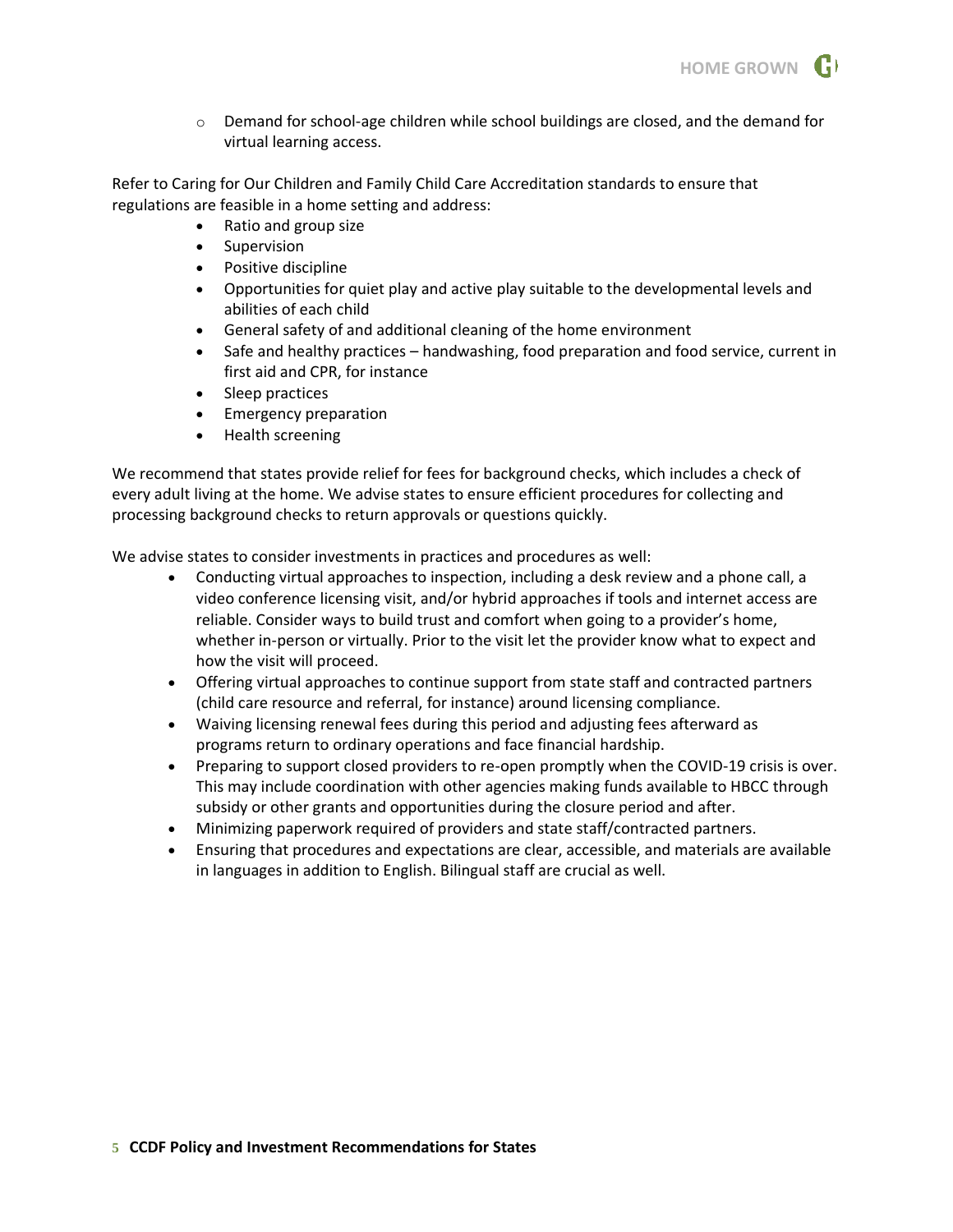# <span id="page-5-0"></span>**Supporting Quality**

Predictors of quality in family child care include licensing, professional support, training, financial resources, and provider experience. Participation in staffed family child care networks can promote quality and ensure access to quality supports.

The small group settings that are possible in HBCC also offer consistent routine and reliable relationships may be even more crucial now as we seek to reduce community spread of COVID-19 while still providing child care for working families and meeting the need for children to be safe and developmentally on track. Consistent access to their trusted child care provider may be crucial to mitigating the stress of this public health crisis and the economic and other stressors on families.

We recommend states:

- Review regular practices and procedures for a Quality Rating and Improvement System (QRIS) in light of social distancing practices to assess whether certain practices remain appropriate given current public health needs. States should clearly communicate with QRIS staff as well as HBCC providers about how these practices should be handled for the duration of the pandemic. Implement or continue virtual supports to take the place of in person technical assistance, coaching or mentoring that is regularly needed and offered. States and contracted partners (child care resources and referral, for instance) should continue to offer support to HBCC.
- If QRIS or other quality initiatives involve grants to providers, states should continue to pay those to providers during the crisis, even if the program is temporarily closed. This investment is crucial to providers' well-being and will contribute to their ability to stay open or re-open.
- States and partners offer a variety of supports to HBCC even outside of the QRIS. These supports should continue in virtual formats, considering the accessibility challenges and limited technology that providers might face.
- Some training may lend itself to online formats, but not all providers will have access online. States should continue to make data-informed decisions to meet the training needs and accessibility challenges of providers. Any deadlines for clock hours and paperwork should continue to be deferred.
- Coaches, mentors, trainers, and partners have crucial relationships with individual HBCC providers. In addition, they rely on peer networks to support quality improvement practices. States should reinforce and maintain these networks and relationships.
- Address the technological needs of HBCC to access virtual support (internet access, hardware devices, etc.).
- $\bullet$  Use flexible grant programs to provide additional support for HBCC.<sup>2</sup>

<sup>&</sup>lt;sup>2</sup> See Home Grown's Stabilization Fund Strategies: Using Federal Child Care Dollars to Reach Home-Based Child [Care Providers \(2021\).](https://homegrownchildcare.org/wp-content/uploads/2021/02/Stabilization-Fund-Resource.pdf)